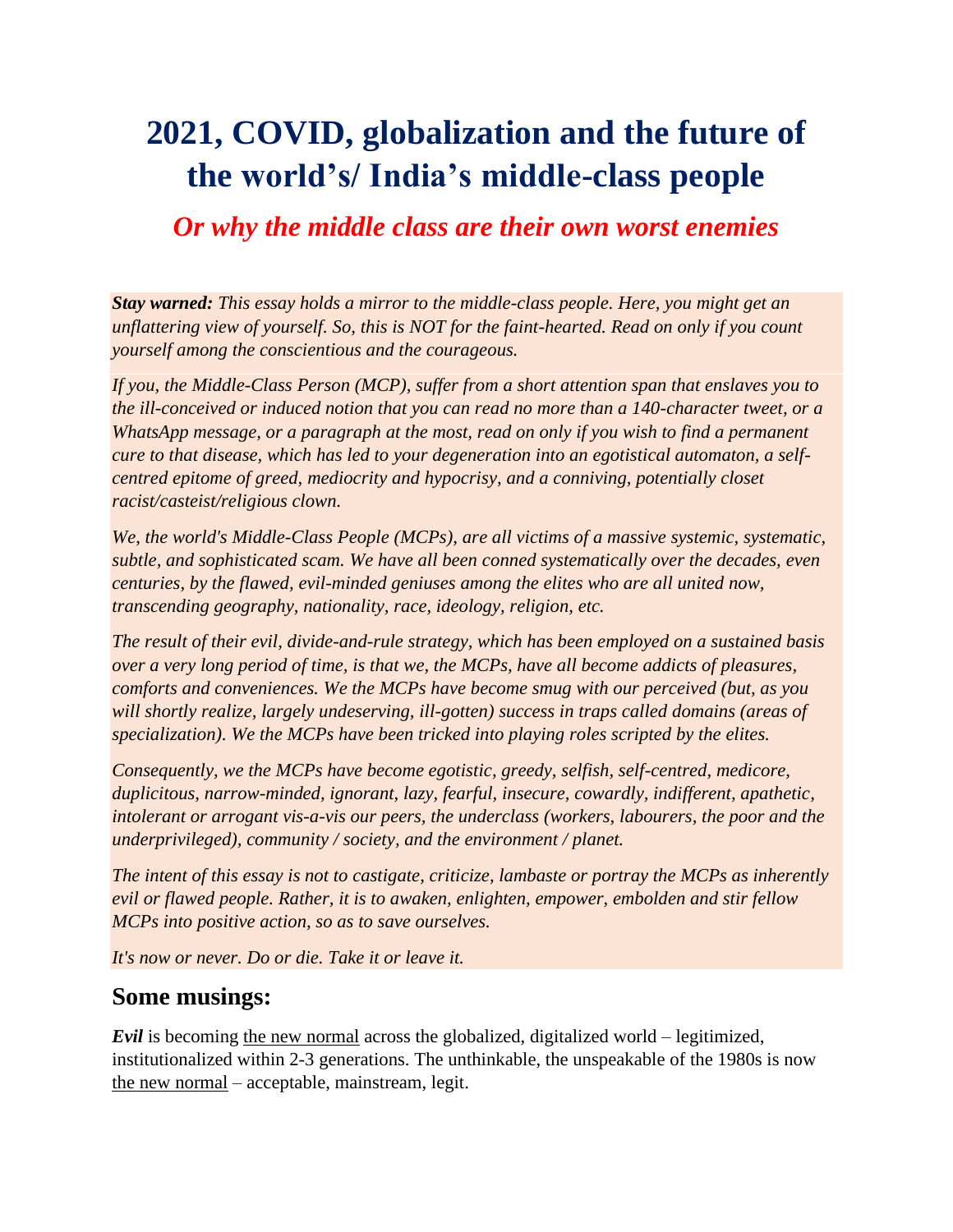Can something be done to stem the rot and reverse the descent into hell? *(Mind you, the novel coronavirus is still around, well into January 2021, mutating – variants galore globally – more than a year after it was discovered.)*

Before we elaborate on that, let's get a few definitions straight, for ease of understanding and clarity.

**Evil** = *Lack of empathy* – inability to view/experience things from others' perspective; *hypocrisy*; *insincerity* (or lack of basic sincerity; or the tendency to use, *totally unnecessarily*, some 'technique', fake 'diplomacy', evasiveness, deceit, etc, in relationships); *wickedness* (taking delight and deriving pleasure from meanness, cleverness, shrewdness, wilyness, crookedness, subterfuge); *greed* (for "more, more, more" of everything, including things that don't give any more pleasure, are addictive, and those that have been secured not by dint of hard work or effort but by stroke of luck or through chicanery, fraud, wrong / unethical means); inability to shake off the propensity to benefit/gain at the expense of others or in a way that wreaks heavy collateral damage on others who have *not* harmed us or who have actually helped us prosper, while strengthening those who will harm us and others in the long run.

**Saturated-selfishness**: Excessive self-centredness and selfishness not tempered or balanced with selflessness, community spirit, or measurable responsibility for, and *proportionate* commitment to, larger society/ecosystem as it exists today, in terms of scale/size, complexity and complicatedness.

**MCP**: Middle-Class Person (singular); **MCPs**: Middle-Class People (plural)

The elites with control over systems (vyavastha/ $\delta$  $\delta\delta\phi$ ) are clever – they are leaving individual constituents (aam janta/సామాన్య ప్రజలు) with no choice but to cooperate with, accept, perpetrate, perpetuate and even take part in evil ...

Ordinary people (aam janta / సామాన్య ప్రజలు) are doing so too because they are led to believe (wrongly) that at an individual level, no-one is to blame nor responsible, because the whole system itself is flawed, corrupt, evil and can't be changed, resisted, transformed as it is too big, too complex, too complicated...

... whereas the constituent individual is too small, ignorant, insignificant, inconsequential, or caught up running the rat race on a treadmill.

And worse, any individual constituent of a system /  $\Im \S$   $\Im \S$  who doesn't march to the prevailing beat, or dares to question or change the status quo (system) will be ridiculed, resisted, criticised, questioned (over motives or sanity, by the insane  $\circledcirc$ ), ostracised, probably even victimized or persecuted.

Take any profession, industry, sector or system/vyavastha – banking, technnology, medical/healthcare, entertainment, sports, media, judiciary, defence, law enforcement (police), organized religion, sarkar (governments), raajneeti (politics), finance, business... – for example.

Everything, everyone has been compromised, within just 2-3 generations! Indeed, the unthinkable, the unspeakable of the 1980s is now the new normal, acceptable, mainstream, legit.

## The chain has to break.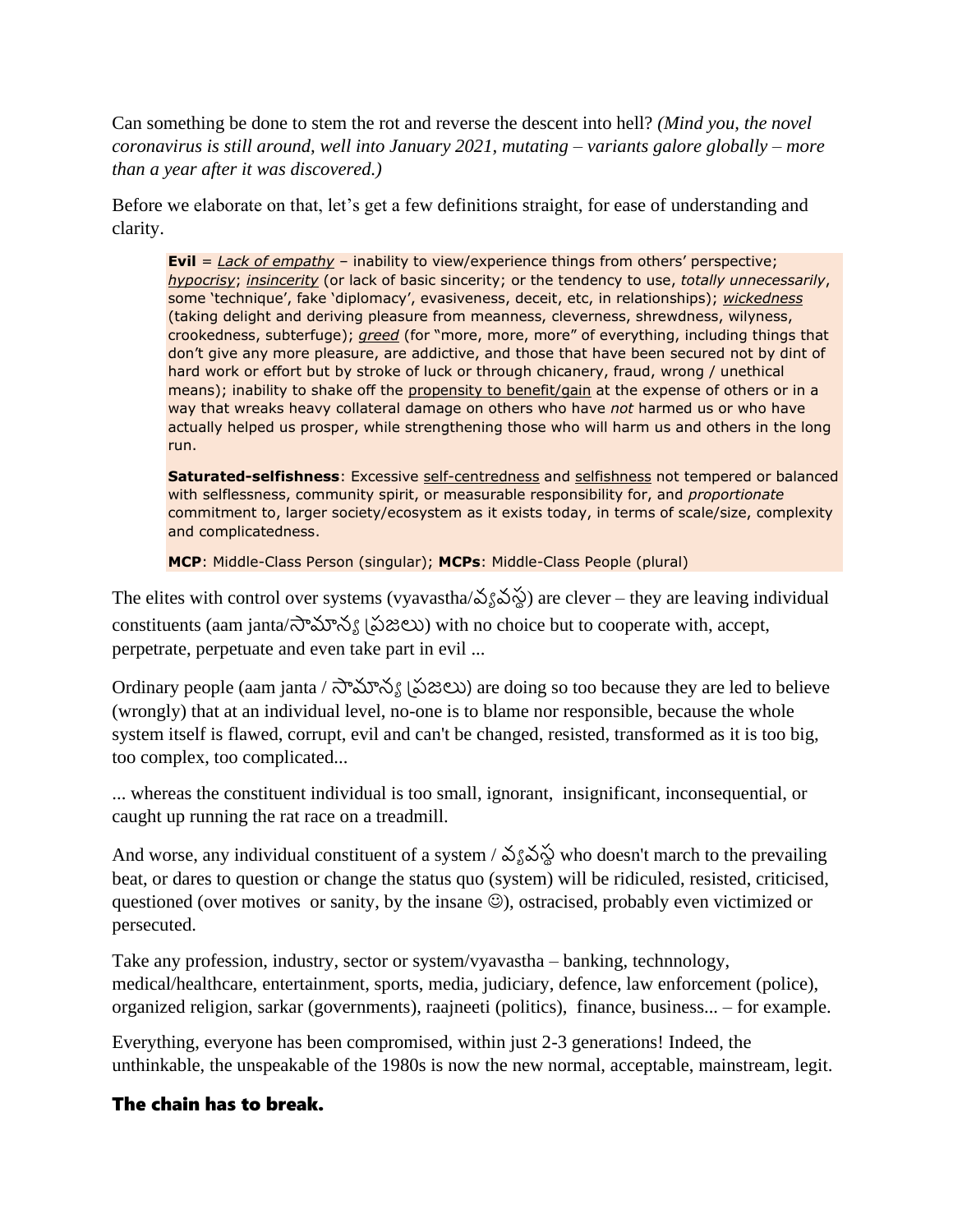*Survival* depends on breaking the cycle.

Being passive, indifferent, apathetic, cowardly, egotistic, greedy, lazy, selfish, mediocre, wily, shrewd, two-faced onlookers or fence-sitters is NOT an option.

Those individual constituents who proactively join the evil side and even take delight in wickedness, selfish acts, evil deeds, demoniacal traits ... and those fence-sitters who, like typical opportunists, bide time without ever taking a firm stance on neither this nor that (wrongly applying the *flawed logic* of past instances/experience) WILL perish at times of epochal change. Such an epochal change is just round the corner, by the way.

"Flawed logic" because the majority middle-class in Bharat, or in any other comparable fake/make-believe 'democractic' countries ((ప్రజాస్యామ్య వ్యవస్థ/लोकतांत्रिक व्यवस्था), are under the impression that the current system has helped them to prosper.

Hence they are all heavily invested in keeping the status quo. They resist change.

There is learned indifference or selective blindness among them toward the ills of the same system.

The non-elites don't realize they didn't really prosper at all in the current system.

The elites have cleverly hoodwinked the non-elites into believing they are prospering too.

But what has happened, is happening is that the non-elites have always been running a rat race on a treadmill -- no real progress forward, but it creates an illusion of forward movement and fitness.

Even that has come at a tremendous price (trade-offs) for the non-elites, while thoroughly impoverishing and disempowering the masses (the underclass or the underprivileged -- బడుగు  $\Delta \nabla \cdot \Delta \nabla \cdot \vec{\Delta}$ वेडा श्रेणी).

So, in a sense, the elites have cleverly used the the middle-income group (मध्यम वर्गके लोर्/ మ్ధ్య తరగతి ప్రజలు) to make the underclass redundant, driving the latter toward elimination from the current system.

All the new "cutting-edge" technologies and corporatization of even sectors like farming will ensure that.

From the elite's perspective, that's the only purpose or utility of the the middle-income group (మ్ధ్య తరగతి ప్రజలు/मध्यम वर्गके लोर्) -- to get rid of the underclass.

Once that goal is achieved, the the middle-income group (मध्यम वर्गके लोर्/మ్ధ్య తరగతి ప్రజలు) themselves will become redundant too... because, by then new technologies will have evolved to such a "high" level that they would be able to perform everything that the middle class can now, and perhaps even better.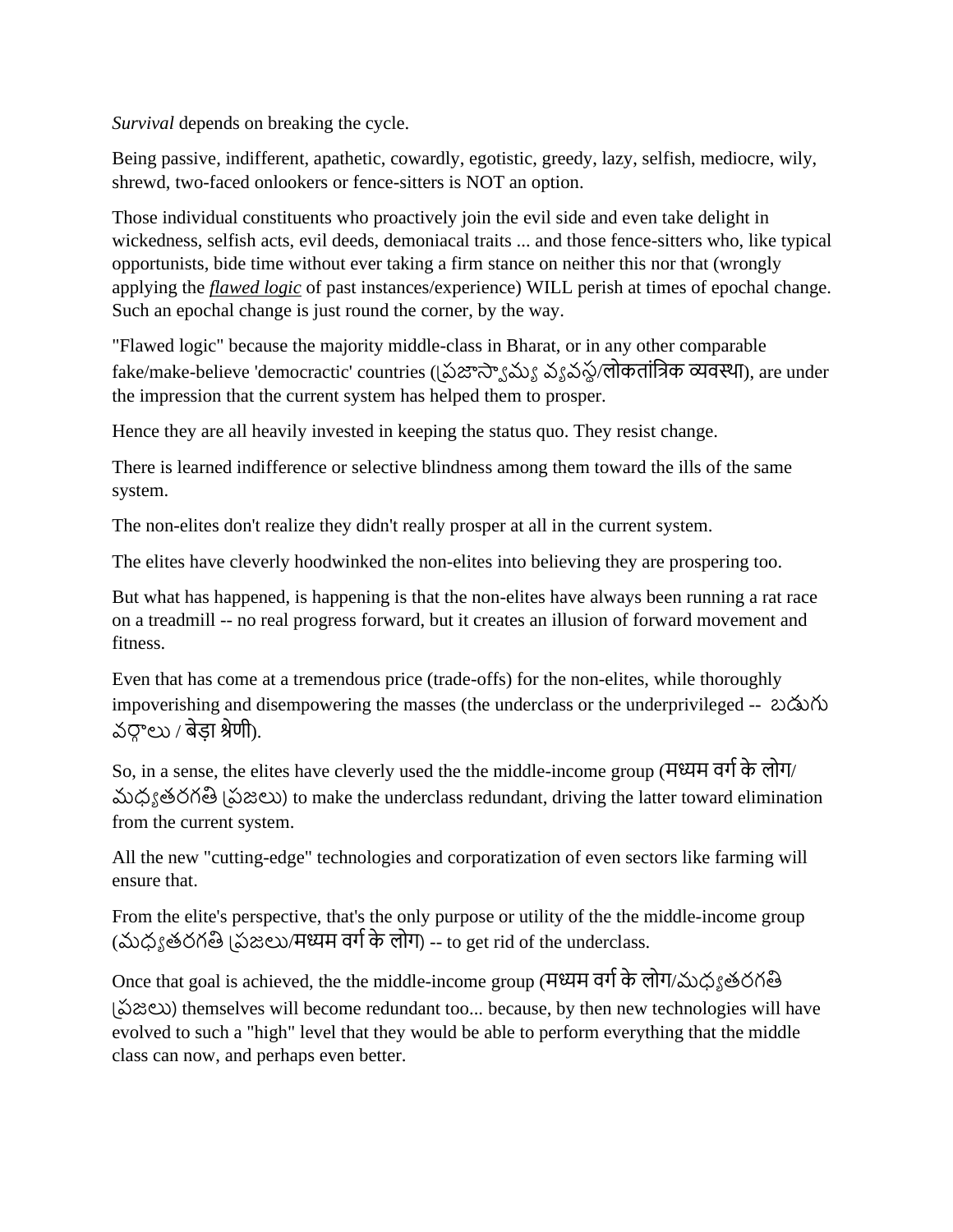So, the assumption that the current vyavastha favors మ్ధ్య తరగతి ప్రజలు/middle class is "flawed logic".

Merely because something 'appears' to have worked in the past, it does *not* automatically follow it will continue to do so in the future.

Things are changing. They are changing fast.

Every situation is unique -- *context* and *nuance* make every situation unique.

Those who fail to recognize this or ignore this will pay the ultimate price.

They WILL perish -- *sooner* than later.

And they can blame no-one but themselves!

Such selfish, self-centered, ignorant, greedy, mediocre, Janus-faced, indifferent, wicked, egotistical, arrogant, uncooperative, disunited, intolerant, lazy, wily, cowardly and insecure people (basically, the non-elites with no community spirit, no life-force), deserve to perish. Don't they?

For, those who ignore the messages in 'Ancient Wise Words' – that every individual's responsibility is not only to self/family but also to community, Nature and cosmos; and that every individual's responsibility is not only to do good and be righteous / dharmic thru right karma but also to PROACTIVELY resist evil within as well as without – *will* pay the ultimate price, that too sooner than later.

Inaction, indifference, ignorance, saturation-level selfishness that perpetuate status quo will push both the middle class and the underclass toward the cliff edge.

Only this time, in "Kali Yug", no avatar, mahapurush, mahatma, sadhu or sant will rescue us nor enlighten us, or take a bullet for us, or sacrifice himself/herself on the cross.

Strong, harsh words, you might think. Well, rest assured: Our intent is *not* to put a curse on the middle-class and the underclass during the January festival time, that too when a one-year-old killer pandemic is still raging.

# *Bhogi/Lohri represents the burning of negativities to ashes.*

As the pandemic rages on and the future seems uncertain and the cliff edge seems close at hand, it is vitally important to take some time off to ponder, reflect, introspect and contemplate on issues concerning life,d death and the forgotten/abandoned exploration of a higher purpose of existence in human form on a unique, 'organic', life-enhancing planet upon which homo sapiens are wreaking havoc, threatening its very survival.

Perpetuating the existing failed system either actively or passively (directly or indirectly), and not proactively supporting change-makers working toward shaking up the status quo, is tantamount to a "sin" – that is, violation of one's "dharma", which is always determined by context and nuance that make every situation unique.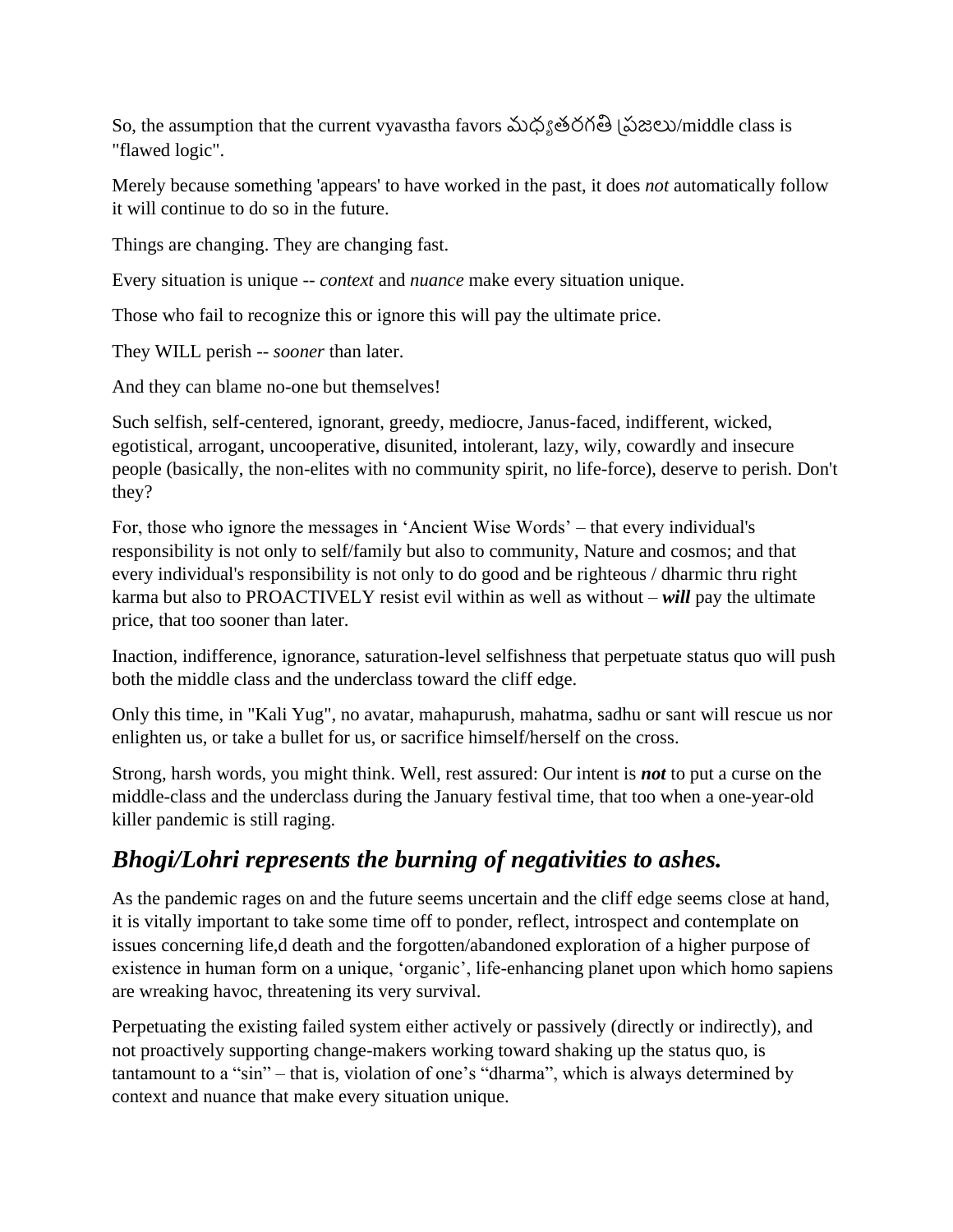For the global middle class, unwittingly becoming tools or puppets of the elites in the "game" of eliminating the underclass gradually, virtually means digging their own graves.

If the sole elite-manufactured purpose of the middle-class is to run a rat race on a treadmill, widening the gap between themselves and the underclass to such an extent that it can never be narrowed but finally results in the elimination of the underclass through smart, clever preempting of unmitigated anarchy (violent, destructive killer revolution), then the utility of the middle-class will also end at the precise moment of the underclass' elimination.

From the perspective of the elites, when there is no more any underclass in society, there won't be any need for the middle-class either. The middle-class, too, will simultaneously become dispensable.

#### **But, a typical middle-class person's common refrain would be:**

# **"వ్యవ్స్థబాగా పెద్దది, తప్పు ఎదో ఒప్పు ఎదో తెలుసుకోనేంత మేధసుు , శక్తీ మధయ తరగతి మనిషి కి లేదు ."**

*The "system" is too big (or too complex). And an ordinary middle-class person does not have the necessary intellect nor power (or energy) to figure out what is right, what is wrong.*

## **"జీవితేం అలా ఒకమోస్తీరు స్తఫీగా ఒడుదుడుకులు లేకుేండా వేళ్తీచాలు అనుకుేంటారు."**

*A middle-class person simply (or merely) aspires for a smooth, bump-free, average humdrum routine life (devoid of rude shocks, debilitating disruptions or unmanageable hardship).*

This sort of reasoning betrays intellectual laziness, feigned helplessness and innocence, concealed hypocrisy, and selfish pursuit of materialism-oriented sensual life of easy comforts and pleasures devoid of responsibility, reflection, and real hard work (pursuit of excellence), but cloaked in the veneer of a "tough life of somehow making both ends meet against all odds, to support spouse and kids, and yet remain a law-abiding, tax-paying, conscientious, virtuous citizen".

Fact is, a typical middle-class person of the  $21<sup>st</sup>$ -century is a big-time beneficiary of globalization, a process that has brought him/her material comforts and pleasures, as well as access to resources and opportunities, that he/she probably does not deserve at all in the first place.

It's also a process that has made him/her a parasite on the larger system, and a dependent on the brilliance of the flawed geniuses among the elites.

But the same globalization process is also wreaking havoc on nature (the environment), planet (ecology, biodiversity, climate), and societies (especially the global underclass), without which/whom everything would collapse or cease to exist in the first place.

Let us examine the professed notion that the typical middle-class person in India (or any other country for that matter) "does not have the necessary intellect nor power (or energy) to figure out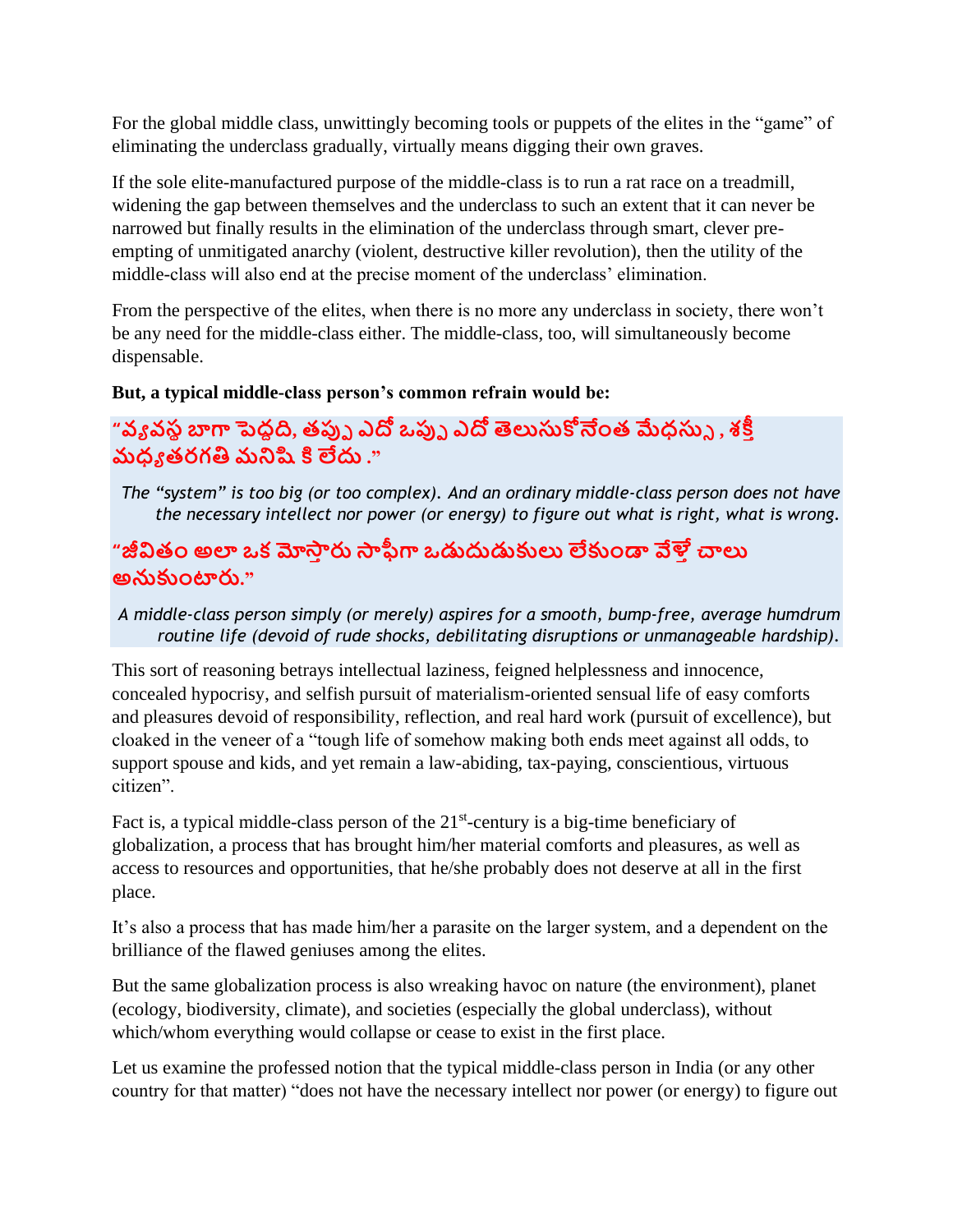what is right, what is wrong". So, is he/she a dumb, unintelligent, ignorant, helpless, innocent moron lacking in intelligence, knowledge and power?

In this age of social media, views and opinions on every conceivable topic under the sun abound. Who does not have an opinion on, say, politics, sports, entertainment, economic affairs, society, crime, technology, ethics, morals, so forth? Every MCP (middle-class person) is, of course, knowledgeable. And fancies himself/herself as a powerful person (voter) too – just examine the voting patterns in any election at the state/province or national level over the last several decades.

He/she knows how to play "the game". The **M**iddle-**C**lass **P**erson (**MCP**) knows how to indulge in office politics, marital politics, societal politics. The MCP knows how to use intelligence to maximize personal wealth (through greed-fueled investments in stocks, chit funds, mutual funds, real estate, long-term financial instruments, etc). The MCP knows how to save on (or even evade payment of) taxes.

The MCP is capable of extreme hard work, as well as strategic and systematic work, to achieve "selfish" or "personal" goals. The MCP knows how to select the best smartphone or the most stylish or mileage-giving car/SUV, personal accessories, branded goods. The MCP knows how to bargain, and pay less (and less) to the vegetable-/fruit-seller, car cleaner, building security guard, house maid. The MCP knows how to jostle for a foothold or seat in a public bus/commuter train.

The MCP knows how to buy liquor during pandemic lockdowns, obtain complementary passes or out-of-turn tickets for celebrity/sports events, get the best/cheapest travel or holiday deals, or escape fines of traffic police and penalties of municipal authorities for rule violations. The MCP knows how to shut the eff up, go with the flow, put the head down, look 'the other way', curry favor with the "superiors", all in order to land that overseas job, or an undeserving job promotion, or an increment, or a coveted posting, or an out-of-turn permission, a license...

The MCP knows how to land a place (admission) and fund the child/children's higher studies in an elite/semi-elite "educational" institution or secure a job for his/her grown-up children through communal connections, networking, contacts, recommendations.

So, can we really argue the MCP "does not have the necessary intellect nor power (or energy) to figure out what is right, what is wrong"? Or, is it that the MCP's intelligence has been infected by the virus of "saturated-selfishness" (to the utter exclusion of larger community's/society's interests from one's priorities) – the said virus being designed, developed and injected by the elites into the society's bloodstream, and happily and unquestioningly accepted by the MCPs as per convenience?

But isn't that also the reason why society is still plagued by slums, poverty, illiteracy, poor infrastructure (haphazard development), poor sanitation and hygiene, inflation, migrant labor, unorganized sectors of economy, abysmal social infrastructure (lack of adequate hospitals, healthcare, good-quality schools, colleges, parks, playgrounds, libraries, committed media),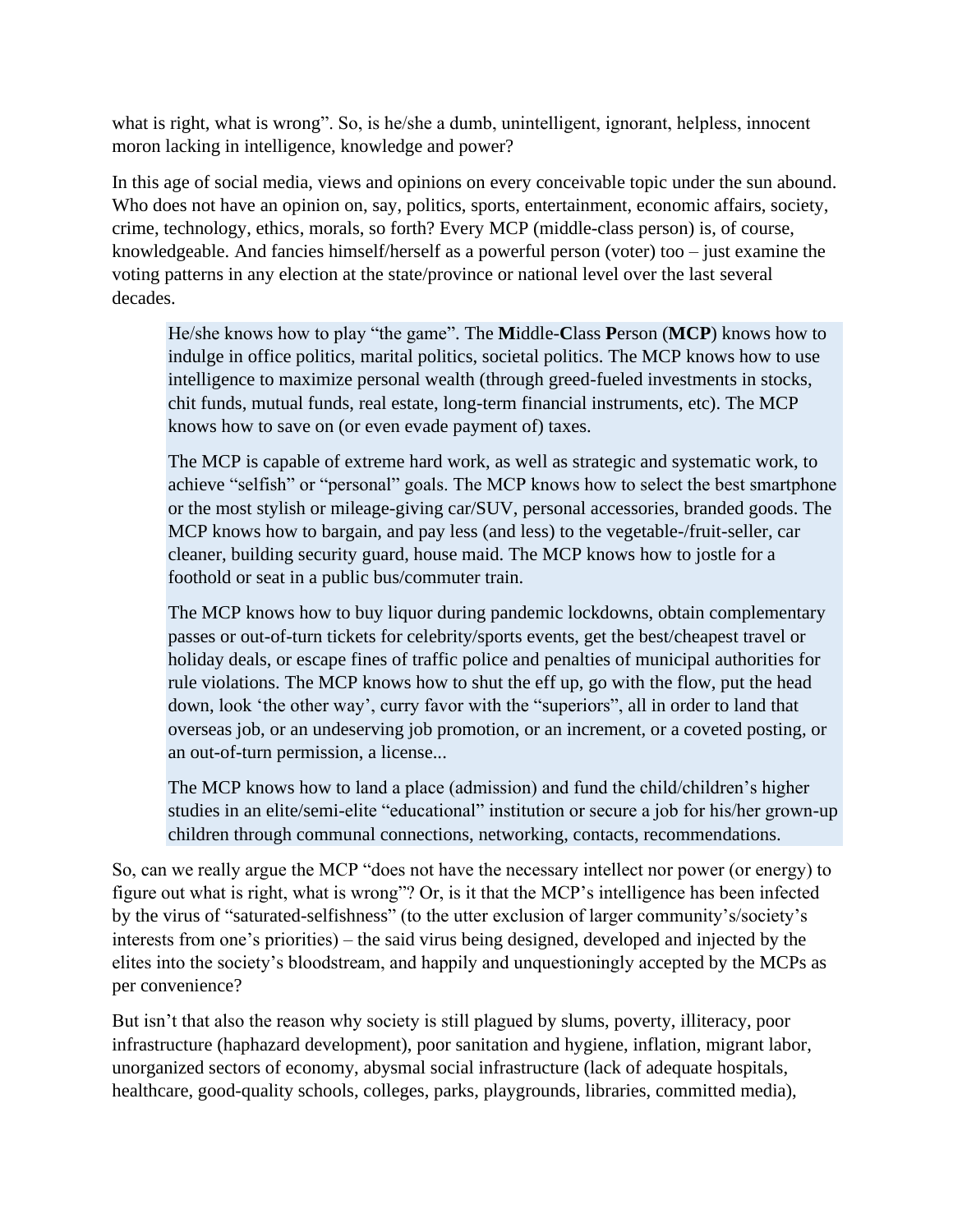casteism, communalism, racism, nepotism, corruption, corporatization (privatization/commercialization) of essential sectors, fake democracy (clans, dynasties everywhere, including in entertainment and sports, not just in politics, government, bureaucracy or business)?

But the MCPs, it seems, strangely do not see the connection. They are content acknowledging the presence of the massive mess in life/society all right, but are also quick to blame the elites as well as the underclass for the same, in addition to other MCPs they imagine are at fault – basically everyone else except themselves, all the while refusing to look within, introspect: an easy way to absolve themselves of all responsibility.

*"The rest of the peer group (MCPs) have got radicalized. They have sold their soul to the Devil. They have been converted into this or that. Even if I want to do any good, no-one will follow me. I'm not a leader. The world is beyond redemption. It's a gone case. Noone will ever change. Nothing will ever change for the better…. So I want an easy way out. I want to do my own thing. I'll have nothing to do with this wretched world anymore. I'll just retire to some isolated place and pursue a simple dream, 'far from the madding crowd'. Having already extracted my pound of flesh from this world, I'll also adopt 'I first', 'Me first', 'Myself first', 'Me and my folks first' policy, like some countries have been trying to do."*

If they don't plump for a copout, the MCPs tend to take the facile way out by finding false solace in delusion-creating narratives spun by "creative" spin-doctors, the poison of rhetoric of politicians, and the venom of divisiveness injected by leaders.

*So: "Our nation is the world's largest this or the biggest that"; "Our country is the greatest civilization"; "Diversity is our richness"; "Ours is a syncretic, secular culture"; "We have been victimized and enslaved for centuries, otherwise we would still be leading the world even today"; "blah blah blah".*

Is "a smooth, bump-free, average humdrum routine life" a fundamental right of the MCP? Is it really the professed innocent aspiration of the MCP? Is the MCP entitled to it without any terms and contitions? In this globalized, digitalized world of  $21<sup>st</sup>$  century, does such a (smooth, bumpfree, routine) life happen on its own through some automated process, without inflicting collateral damage on others as well as the society and the planet?

It's all interconnected, and the MCP knows it too, but still adopts selective blindness (learned indifference) to facts. Deep down, the MCP knows he/she is complicit, but pretends he/she is ignorant, innocent, helpless, or insignificant (false modesty combined with shamelessness and smothered, subdued conscience/guilt).

Everyone knows it will all add up one day and blow up in one's face, but everyone prefers to live in denial, vainly hoping the day of reckoning will arrive later than sooner, and the unfortunate future generations, their own children – not even grandchildren, forget it; and not themselves – will have to deal with it all.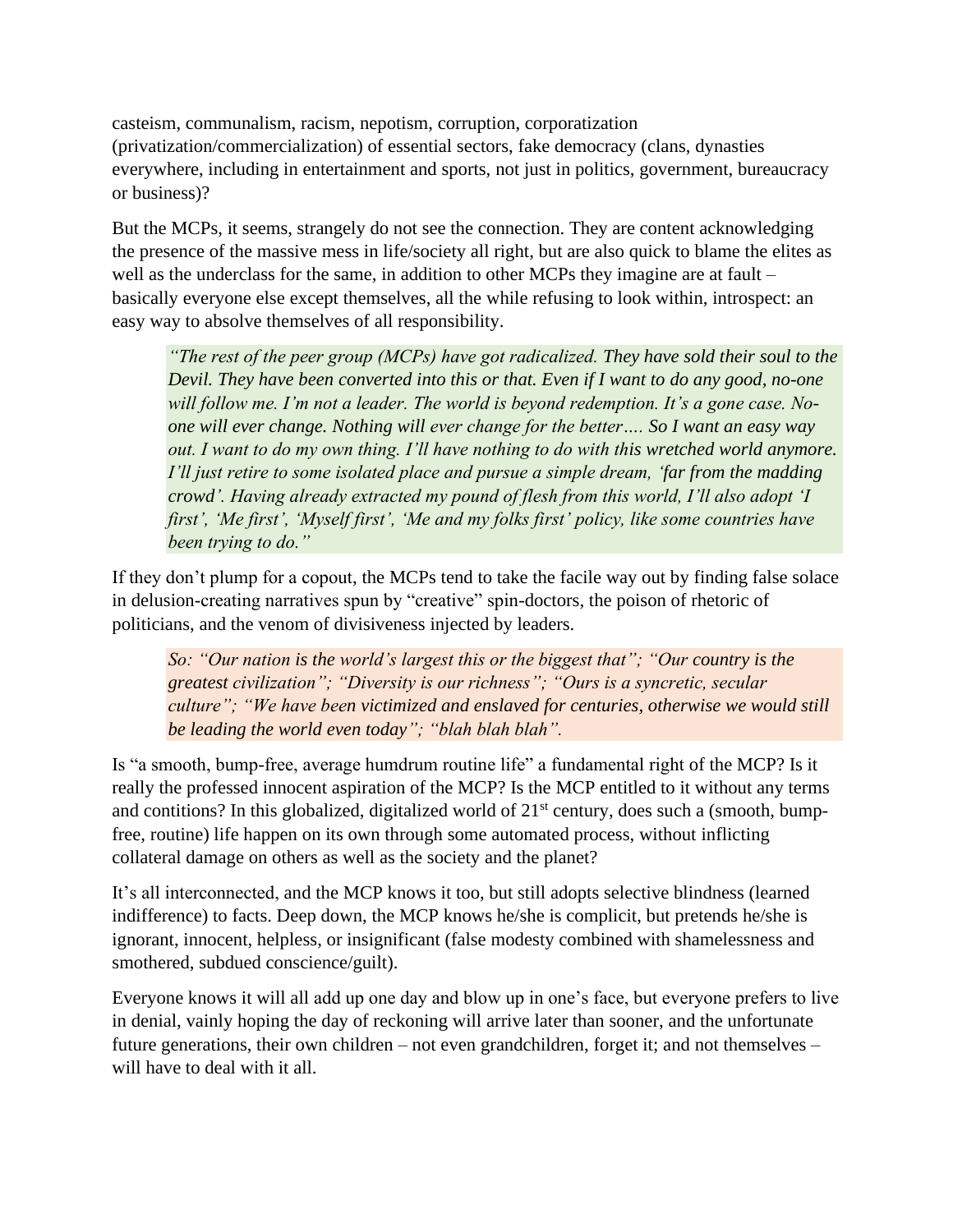Priority right now is to live yet another day, somehow survive, scrape through, bide time, make merry while you can, try to somehow perpetuate oneself and secure a future. That's what every organism is programmed to do anyway. Survive, eat, defecate, reproduce, die.

Rat race – survival of the fittest/meanest, right? And: Winner takes all – correct? To each his/her own (ఎవ్రికి వారే యమునా తీరే), isn't it? For how long can this delusion go on? Selfishness that was (*seemingly*) a virtue yesterday will sound the MCP's death-knell tomorrow, or the day after.

The tide's turning. The inevitable, unstoppable 'Big Tsunami' (natural or 'elite-made') is coming. Beware!

Can something be done to stem the rot and reverse the descent into hell?

*(Mind you, the novel coronavirus is still around, well into January 2021, mutating – variants galore globally — more than a year since it was first discovered.)*

But you can hear and verbalize the thoughts in the MCP's mind: "If the Apocalypse is on its way, bring it on. I'll push my luck. Vaccines are here in record time. If I'm lucky, I'll survive, in which case I'll try to thrive again somehow. Let the truth, the future, and aspiring/potential change-makers be damned. After all, this is Kali Yug, bro."

#### **CONCLUSION**

To reiterate:

The biggest enemies of the Middle-Class Person (MCP) are **short attention span** and **a scattered mind** incapable of both focusing on his/her real/enlightened self-interest and distinguishing real enemies from real well-wishers.

By the way, if you have **short attention span**, and have an expectation that everything should be given to you on a platter, in a jiffy, because you are a very busy person with a hectic lifestyle and a premium on time, it is highly likely you are an idiot, an ignorant, egotistical, selfish, self-centered, greedy, hypocritical person who has got all his/her priorities wrong. It is likely you have an exaggerated sense of self-importance, and an overactive imagination that your life and your presence on this planet are of significance and make a huge difference.

Reality could be more sobering. You and your ilk may have already become expendable by now. You and your ilk bring no real value to the world. You and your ilk may be parasites on the larger system. You and your ilk have no real power nor knowledge or intrinsic merit. You and ilk may be just existing, surviving, drifting, floating about.

And, you must be naive, impressionable, gullible, prejudiced, biased, and hence vulnerable to cons, tricks, rhetoric, slogans, emotions, advertising, marketing, ideologies, etc. You must be spending all your time, energy and hard-earned (or ill-gotten) money on ultimately useless, inessential, unproductive, indulgent, fleeting or futile relationships, activities, products or services.

And, you must be confused and conflicted. You must be indifferent, irresponsible and apathetic toward the big picture (community/ society/ planet), obsessed as you are with "I, Me, Myself,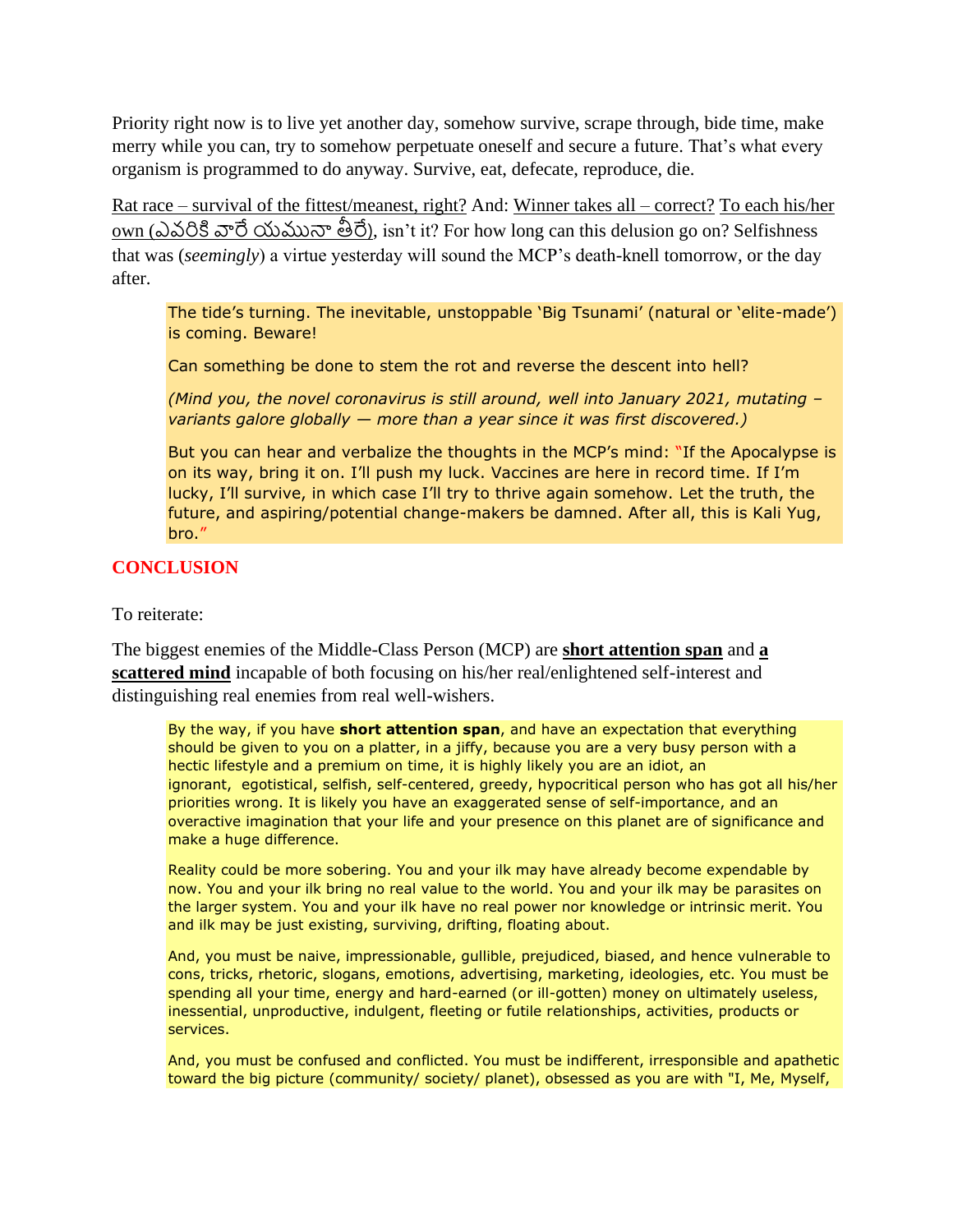My folks". You may not really know what is in your, and your family's, real long-term interests. You have strong likes and dislikes and preferences, and are a slave of your 'comfort zone'.

You want to live your whole life in ignorance, denial, delusion, seclusion, isolation. You can't deal with reality, truth. You will trust and follow the butcher, the enemy, and treat real friends and well-wishers as enemies or pariahs.

You are doomed. And not a tear will likely be shed for you on your demise.

The MCP needs to realize his/her philosophy and approach to life so far has been one of "minding one's own business"

-- to 'each his/her own'.

-- Entrust, outsource, delegate larger responsibilities of community/society to the elites (politicians, bureaucrats, administrators, policymakers, people running massive institutions like defence, judiciary, law-enforcement agencies, celebrities, businesspeople, etc), and happily struggle away with total focus on personal/selfish goals.

Well, that has been the story so far in a nutshell.

The MCP believes this approach to life and living has paid rich dividends and will continue to do so in the future, no matter what.

All that the MCP needs to do is don't rock the boat, go with the flow, resist change and perpetuate status quo.

**Two facts** need urgent attention here:

1) That selfish approach has NOT paid rich dividends but has extracted a very heavy price in the form of trade-offs.

Make no mistake: the trade-offs made so far have extracted a very heavy price. There is no contradiction in what is being said here. While it is true the MCPs have received a lot indeed, they have also surrendered or lost a great deal more valuable than what they have received, raising serious questions over the balance in (or lack thereof) the trade-offs made. The trust reposed in the elites by the middle-class and the lower-class people has been violated to an unimaginable, probably irreparable, irretrievable extent.

By their acts of chicanery and evil -- financial scandals, anti-people policies, deliberately denied/slow/haphazard development, under-development of hard and social infrastructure, pollution, compromised manufacturing, subversion of institutions, criminalization of politics, government, religion and society, corruption in every sphere including elections, disempowerment of consumers,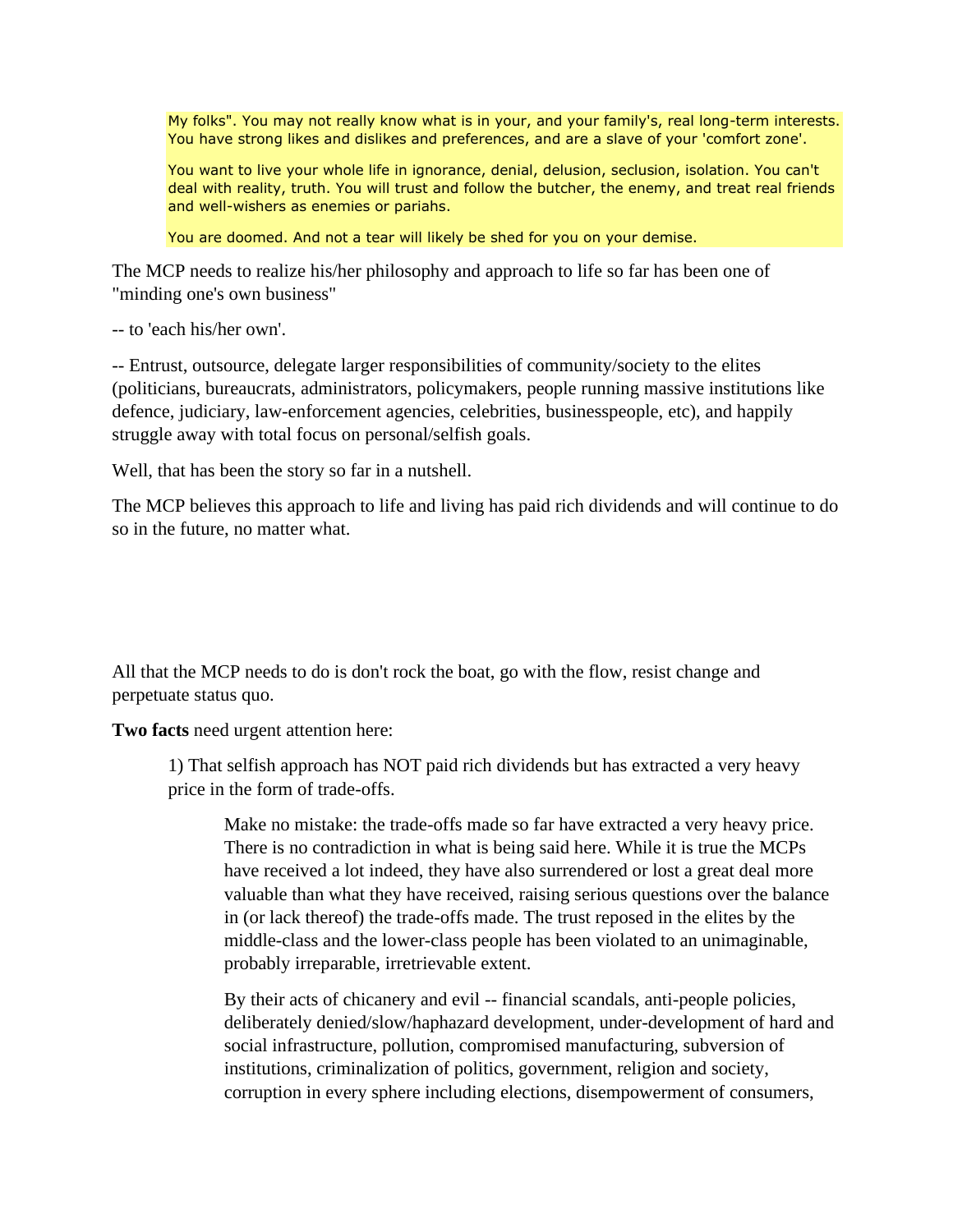citizens, voters, employees/workers -- the elites have proven themselves unworthy of people's trust.

2) Resisting change, perpetuating status quo will lead to the MCPs' further disempowerment, destruction, death and extinction. From now on, if the middle-class people do not unite and act PROACTIVELY (and peacefully, creatively, legally and patriotically) and, worse, reinforce the status quo through indifference or resistance to change, two things will likely happen:

i) The elites will be encouraged and compelled to exploit the people's passivity to turn on the heat and tighten the screws even further, using even more chicanery and brazen evil via draconian measures and authoritarian laws, ushering in totalitarian and dystopian regimes;

ii) The long-suffering lower classes will turn increasingly restive, risking unmitigated chaos and anarchy, resulting in destruction of everything built assiduously so far, and also probably in direct killer attacks on the middle-class (who, from the perspective of the lower classes, are the accessible Enemy, since the powerful elites will ensure they will continue to remain beyond the physical reach of mobs).

There is no gainsaying that the current system has made the MCP selfish, self-centered, greedy, mediocre, ignorant, smug, self-entitled, dependent on the brilliance of flawed geniuses among the elites, a parasite on the larger system, insecure, fearful, cowardly, narrow-minded, egotistic, intolerant.

On top of that, the MCP has given away all his/her power to the elites. That is not all. The MCPs, in a sense, have been conned into conspiring with the elites to continuously disempower the underclass (the workers and the poor and the underprivileged sections of society).

Stated differently, the capitalist system of free-market economics, and its political cousin, the fake democracy, which have enslaved you (the MCP) for decades now, are designed to trap both the middle-class and the underclass (the "have-nots") in an internecine downward spiral to mutual elimination, while empowering the common enemy, the elites (or the "haves").

This system works by hoodwinking the middle-class into cooperating with, and not resisting, much less seeing through, the elites' evil game-plan: to create, strengthen, deepen, and perpetuate so-called "progress" (the unsustainable 'wonders' of 'modern' science as manifest in the form of technologies that create body- or sense-related material comforts, pleasures and conveniences that are NOT essential but optional). Such "progress" is made to appear as desirable, the very goal of life. It is the seductive 'front-end' of modern culture characterized by avenues for indulgences and a dog-eat-dog, cut-throat rat race on the middle-class treadmill.

All the striving and efforts of the majority non-elites produces wealth that is funnelled into the elites, with a few crumbs thrown at the masses. Those crumbs are the seductive, kitschy, seemingly pervasive 'front-end', whose hypnotic or mesmerising effect holds the majority non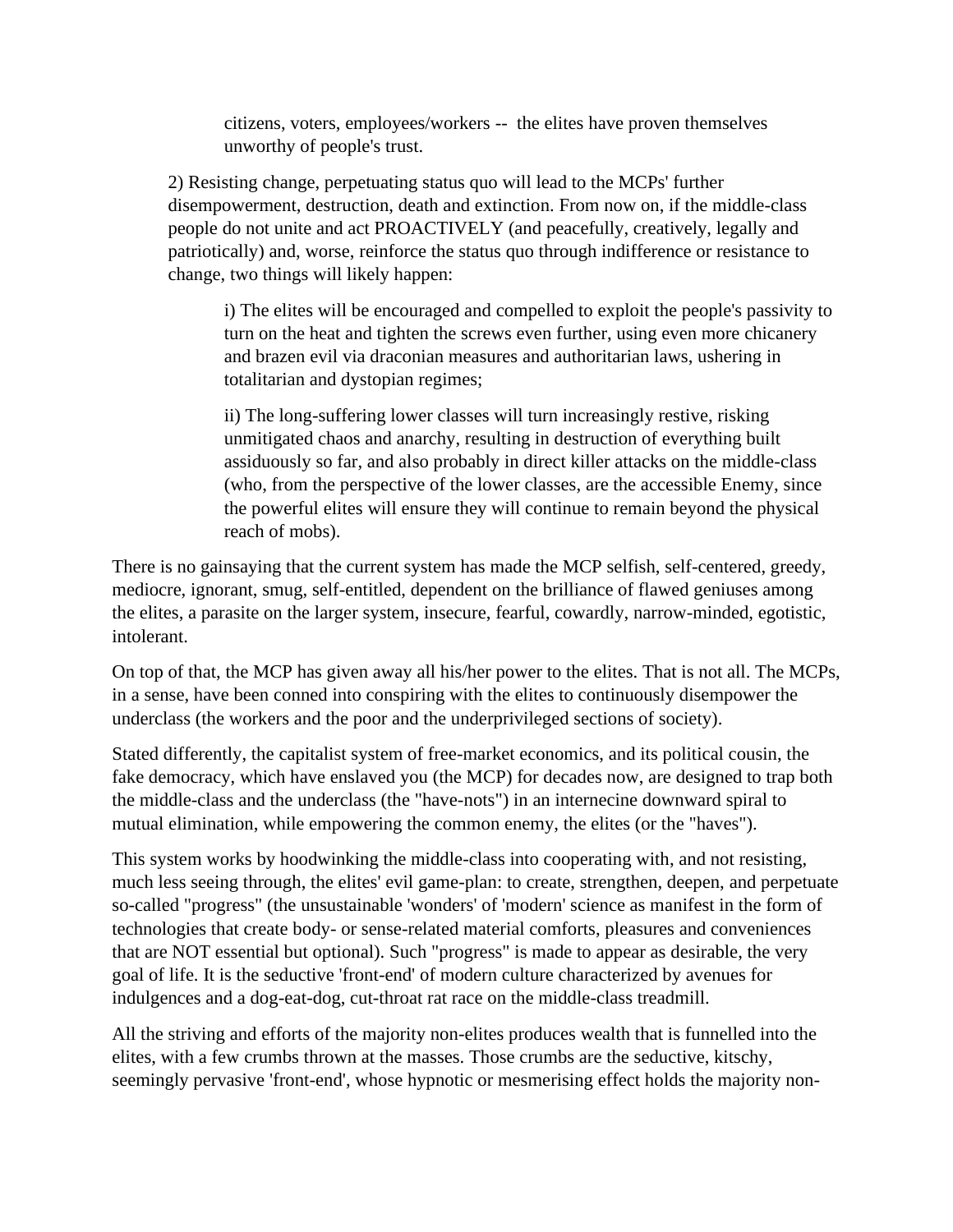elites in non-stop thrall, while the main cake is spirited away to the back-end for unfathomable activities that are off bounds for the ordinary people.

In your mind's eye, rewind to a few decades back. Now, dear MCP, ask yourself: even though you may own a few toys of the adults (property, car, numerically larger bank balance, jewelry, appliances, gadgets, etc), are you today really better off, more empowered, more knowledgeable, fitter, really happier, peaceful, healthier? In real mathematical terms, is the wealth-knowledgepower gap between you and the elites narrower today, as compared to the same gap between your parents and the elites of their time?

You know the honest answers, don't you?

The majority non-elites have no say in the direction of evolution of so-called cutting-edge technologies like automation, driveless vehicles, drones, big data, artificial intelligence, virtual reality, augmented reality, internet of things, industrial internet, genetically modified foods, stem cells, new materials, 5G, 6G, designer drugs, etc. But the masses are led to believe such technologies represent amazing progress. Are they? Or, will they eventually disempower the non-elites, making them redundant and expendable? In other words, the non-elites are cleverly manipulated to dig their own graves as well as those of the underclass.

While the non-elites got entangled in, and seduced by, the front-end of modern culture, every conceivable institution has been subverted and made corrupt, inefficient, incompetent, ineffective, starting from the holiest of the holy institutions such as religion, government, medical and healthcare, judiciary and defence to media, entertainment, business, industry. The ill-effects of this nasty con-game are pervasive in every society: haphazard development, crumbling or unadequate hard infrastructure, lack of social infrastructure, poverty, slums, diseases, illiteracy, climate change, global warming, environmental degradation, ecological imbalances, compromised biodiversity, withdrawal of welfare, financial scams, unethical scientific pursuits, widening wealth gap.

The reality of today is this (which will aggravate, become extremely acute, going forward -- if the status quo is perpetuated):

-- as a voter, the MCP has little choice but to pick (or alternate between) thugs, criminals, corrupt netas (politicians), incompetent, inefficient, illiterate rascals, dynasts, or glib, suave, sophisticated, smooth-talking celebrities/super-achievers coopted by the elites during elections, irrespective of parties. Once the election results are out, all sorts of behind the scenes dramas ensure a further mockery and rape of democracy are committed with impunity, disregarding people's mandate, to the utter bewilderment and exasperation of voters.

-- as a consumer of products/services/technology/content, the MCP no longer has a voice or any say, and is treated like a persona non grata, an invisible person who deserves no individual respect or attention, nor a quality product or service at affordable price. And even if you are able to shell out big money on a perceived quality product/service/content, there is high change it will become obsolete sooner than later or redundant even when still usable as after-sales service is withdrawn, new models or updates are introduced and advertised seductively. The MCP as an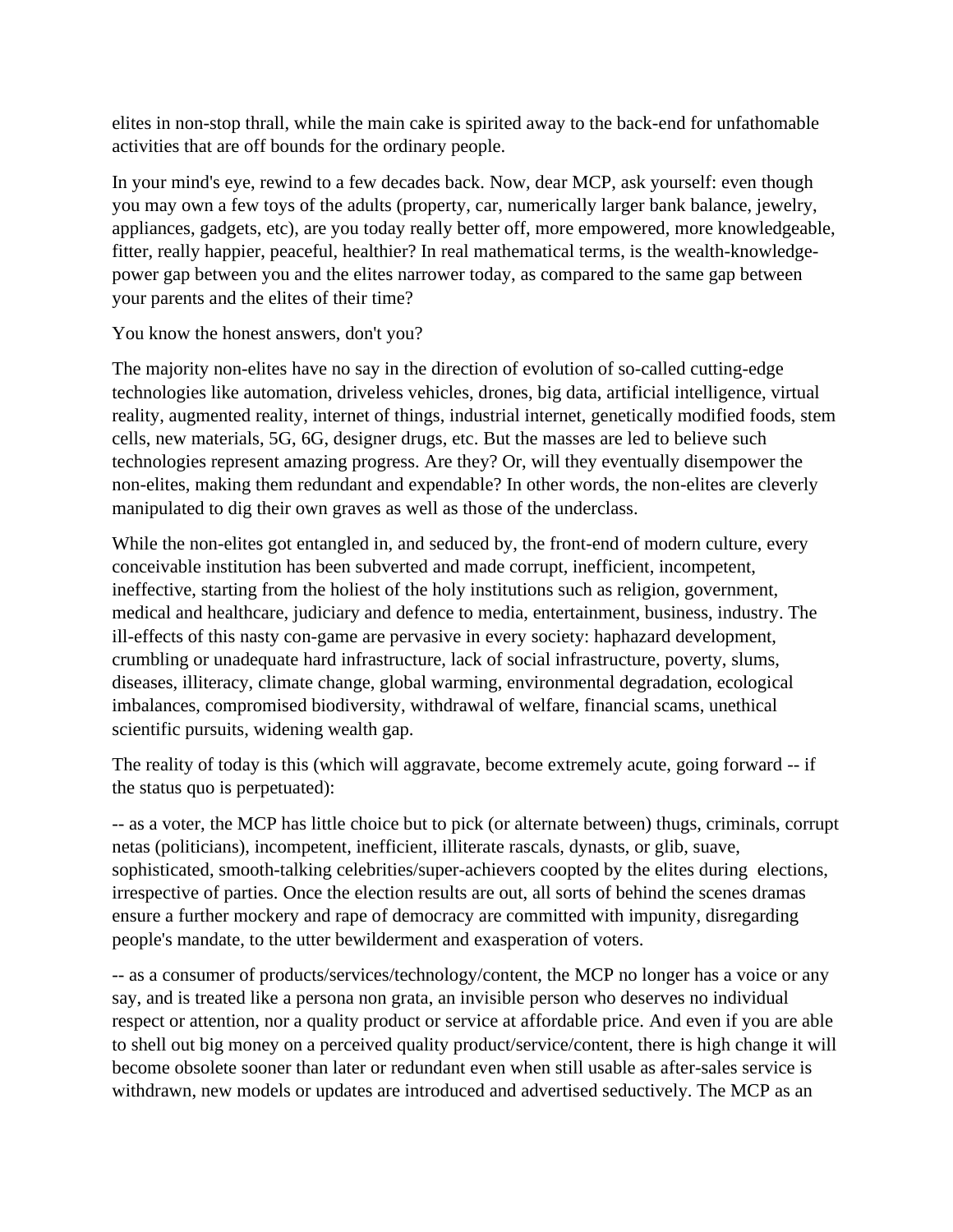individual is not consulted at all in a meaningful, effective, practical way when it comes to the direction of evolution/progress of technologies, upgrades of products, services, content, or technolgies. That is decided arbitrarily and flung at the masses (who include the MCPs) in a topdown manner. There won't be any privacy nor individual freedoms (which will be curtailed in the name of lockdowns, outbreaks, security issues, work-from-home, etc).

-- as a citizen, there is nothing the MCP can do individually to make systems and institutions function optimally, efficiently, anymore, as there is no accountability nor transparency, in spite of so-called new progressive laws (like Right to Information, LokPal, etc).

Recent events like lockdowns, GST implementation, and demonetization have exposed the reality of India. They have also exposed how inure and insensitive and indifferent and apathetic a typical MCP has become to the disempowerment, woes and disenfranchising of the lower classes like the farmers and farmhands of Maharastra, Tamil Nadu and Punjab/North India, migrant workers, slum-dwellers, daily wage-earners, unorganized sector workers, so forth.

Going forward, 2021 onward, a voter (MCPs included), without being touched physically, attacked or assaulted, will be made further inconsequential and powerless through sheer manipulation and abuse of technology or new ways of voting. Votes of the lower classes will be further bartered or traded. Names will disappear from the voter lists, and the administrative procedures of reinstating them into their place will dissuade and discourage the MCPs from taking part in the electoral process at all.

Disinformation, rhetoric, lies, emotional content on mainstream media and social media will create confusion, fear, anger, insecurity, hate, etc, and swings in mood and decisions of voters.

Introduction of technologies like digital payments, digital currencies, cryptocurrencies will take the frauds of the financial and monetary systems (especially credit/loans created out of thin air) to the next higher level. Already, new laws will make even fixed deposits of banks insecure, guarantee-less. We have already witnessed the meltdown of several banks and cooperatives that left their depositors in the lurch. We have seen how the secretive, sudden surgical strike of overnight demonetization savaged small businesses and individuals.

Next, withdrawal of physical cash (money) and its gradual, imperceptible replacement with invisible, intangible, digital currencies / cryptocurrencies will create unspeakable, sophisticated, institutional "loots", in the name of system breakdowns, server outages, software virus, hacker attacks, phishing scams, etc.

It is entirely in the realm of possibility that the MCP could wake up one day and discover his/her digital bank account has been emptied of all digital cash, leaving him/her bankrupt, defenceless, remedy-less and compensation-less.

Such a fate has already befallen the underclass who, decades back, unsuspectingly accepted an unfair, sinful system and helped perpetuate the status quo through ignorance, indifference, unquestioned faith / acceptance / cooperation, indulgences, or trade-offs, hasn't it?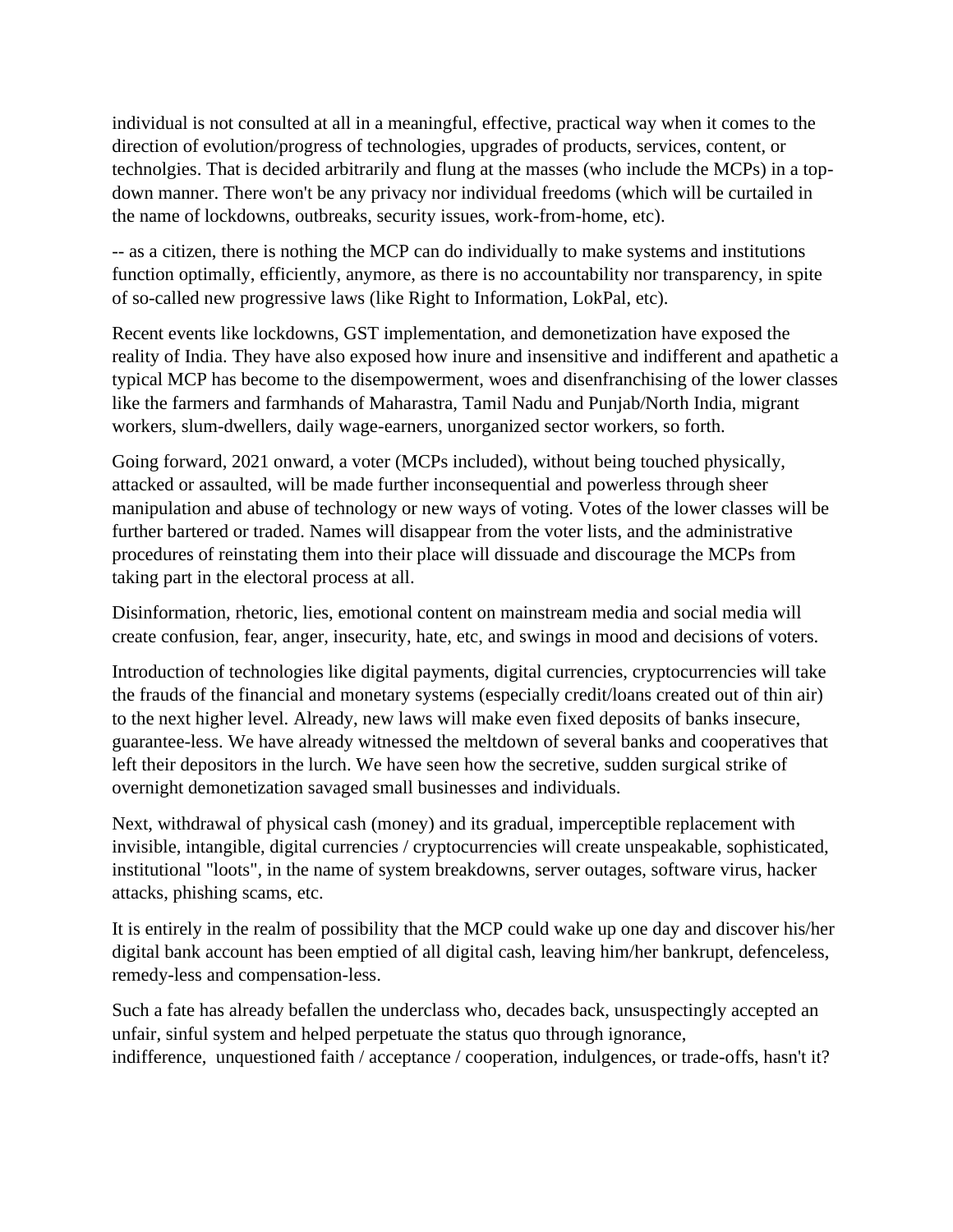Whatever "assets" -- cash, jewellery, property, bank deposits, financial investments, land, so forth -- that the MCPs might think they own, will be slowly, gradually, inevitably spirited away, or devalued, making them worthless or disappear over a period of time, just like the system so far has bankrupted and totally disempowered the underclass. Just recall the mechanics and the method of the Global Financial Crisis of 2008-09.

That is not all. In the name of climate change, environmental conservation, etc, digital technologies will pre-empt travel of all kinds, thus restricting free movement of people and talent and skills and ideas.

Work from home could mean lower salaries but higher consumption of inane, zombifying online content (including largely useless, high-sounding "education" for children) and services, with no recourse to quality, after-sales service, protection from frauds.

Thus, status quo would not only reduce incomes but gradually but incrementally melt away that which has already been secured, eventually making the MCP an asset-less, powerless, spirit-less person.

An MCP like that will thus become dispensable, ripe for elimination/extinction, without any guilt or second thoughts on the part of the elites because the MCPs deserve all that -- after all, haven't they done, or helped do, the same to the underclass?

2021 truly is the beginning of a new era as determined by the elites. This is just the beginning, from their perspective.

We the MCPs (Middle-Class Persons) have not seen much yet, except the digital tip of the coming virtual reality of the dystopian iceberg. Let not the talk of vaccines lull you into complacence, false sense of security, victory over virus, vain hopes of "return to normal", or trusting the enemy.

Just look at the COVID-19 data like number of deaths, and infection cases, geographical spread, onset, virulence and disappearance of waves across geographies, and the timing of "sudden", systematic, seemingly coordinated emergence of virus mutations and variants across geographies, rushed development and approvals for vaccines....

Also look for what is missing in the data. Recall where your mind and attention have been drawn to over the last year, in spite of debilitating, unprecedented, unexpected and unimaginable disruptions to life and living. Remember there have been distractions, temptations, confusion, information overload. Understand your own propensity to shut off your mind and wallow in denial and delusion and short attention span, your comfort zone, and in the known and the familiar. Expect the same going forward.

That is how "the game" is played. Beware!

The MCP does not realize the game has changed, probably permanently. His/her game needs to change as well. This time, for the better.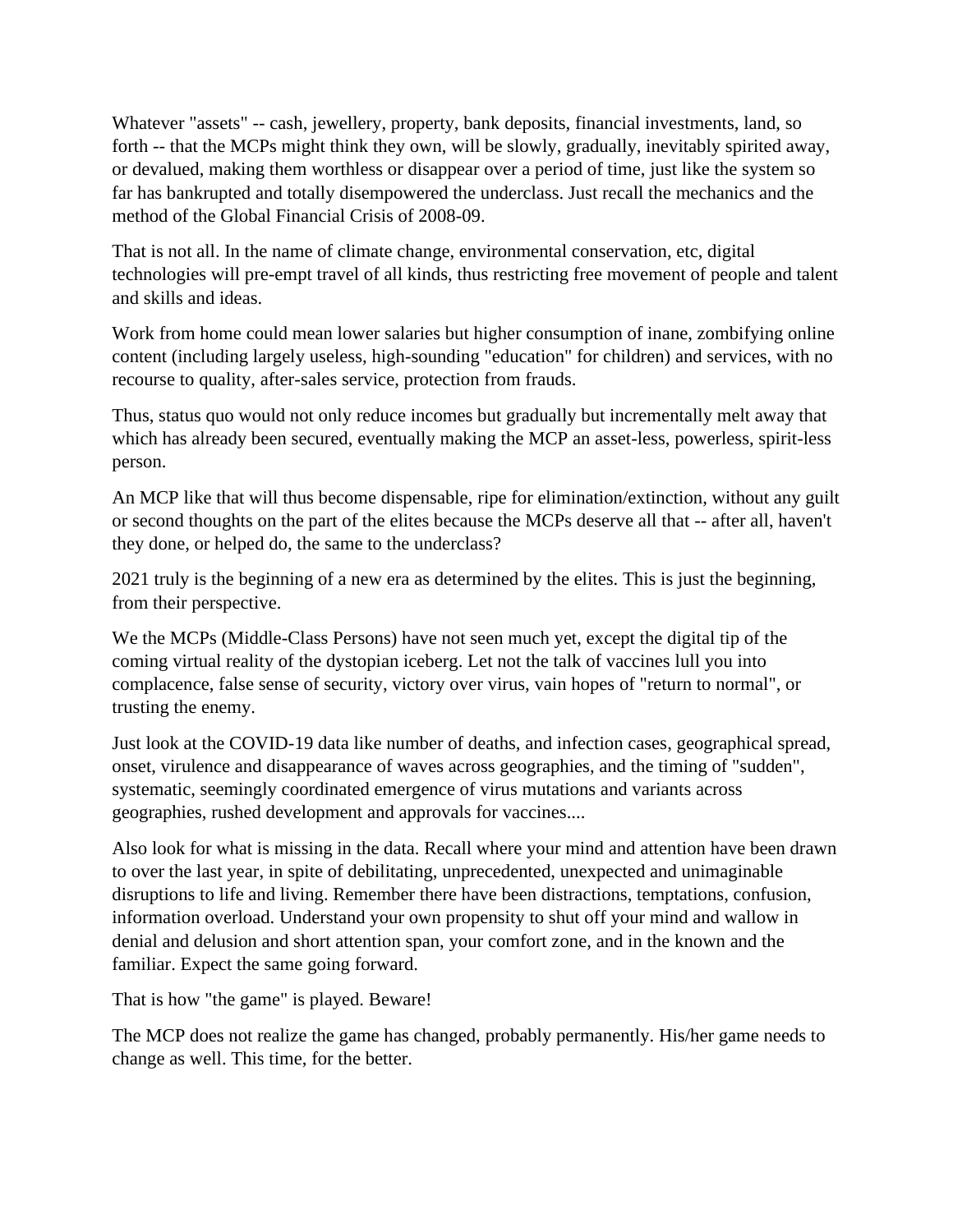To reiterate, the MCP also does not realize he/she has already received a lot. He/she can continue to receive even more, provided the MCP first admits to himself/herself that he/she has been immensely fortunate, even lucky, to have received so much in life already, probably undeservingly, and that the same process has wreaked immense havoc and collateral damage on the hapless underclass, society, the environment and the planet.

So, the way forward is to recognize the cosmic laws at work, and change one's concept of life and one's worldview. Having received so much already, it's time to lift oneself to the next higher level in the evolutionary process.

Share PROACTIVELY to receive even more. Or risk losing what you have already.

Stop being indifferent to evil all around; PROACTIVELY, *peacefully, legally (constitutionally), creatively and patriotically* resist 'evil'.

It's time to cast off selfishness, mindless greed, crass consumerism, ego, disunity, risk-aversion, and mediocrity.

#### **What's urgently required are these:**

-- broadmindedness, moderation, pursuit of excellence, risk appetite (in terms of becoming boldly entrepreneurial for the benefit of society, not just for profit, which should be incidental and used to create a virtuous spiral/cycle);

-- what's also needed are humility in place of ego; and unity, understanding, tolerance, empathy, cooperation and collaboration in place of isolationism, intolerance, primitive animalistic/subhuman traits;

-- what's essential is an attitude of giving, to balance the shameless, heartless approach of taking, grabbing and accumulating;

-- what's needed is escape from the clutches of love of status quo and reflexive resistance to change;

-- what's of paramount importance is the willingness to overcome learned aversion to socalled "heavy" stuff (intellectual discourse) and resolve to detach from "light", mindnumbing, dumbing-down, zombifying, inane, insensate media and market discourse.

If the MCPs quickly reorient themselves to this new life ethic, they will not only secure what they already have but also receive even more. The MCPs have to overcome both addiction to mediocrity and fear of big success.

Every MCP should have inner clarity how he/she will help make the world a better place when he/she becomes a multi-millionaire, or even a billionaire.

Else, the MCPs will end up paying the ultimate price – with their life as well as those of their loved ones, if they don't change their ways; if they continue to unthinkingly, madly, vainly persist with the desire for status quo; if they resist, sabotage, scuttle, thwart, ignore, or fail to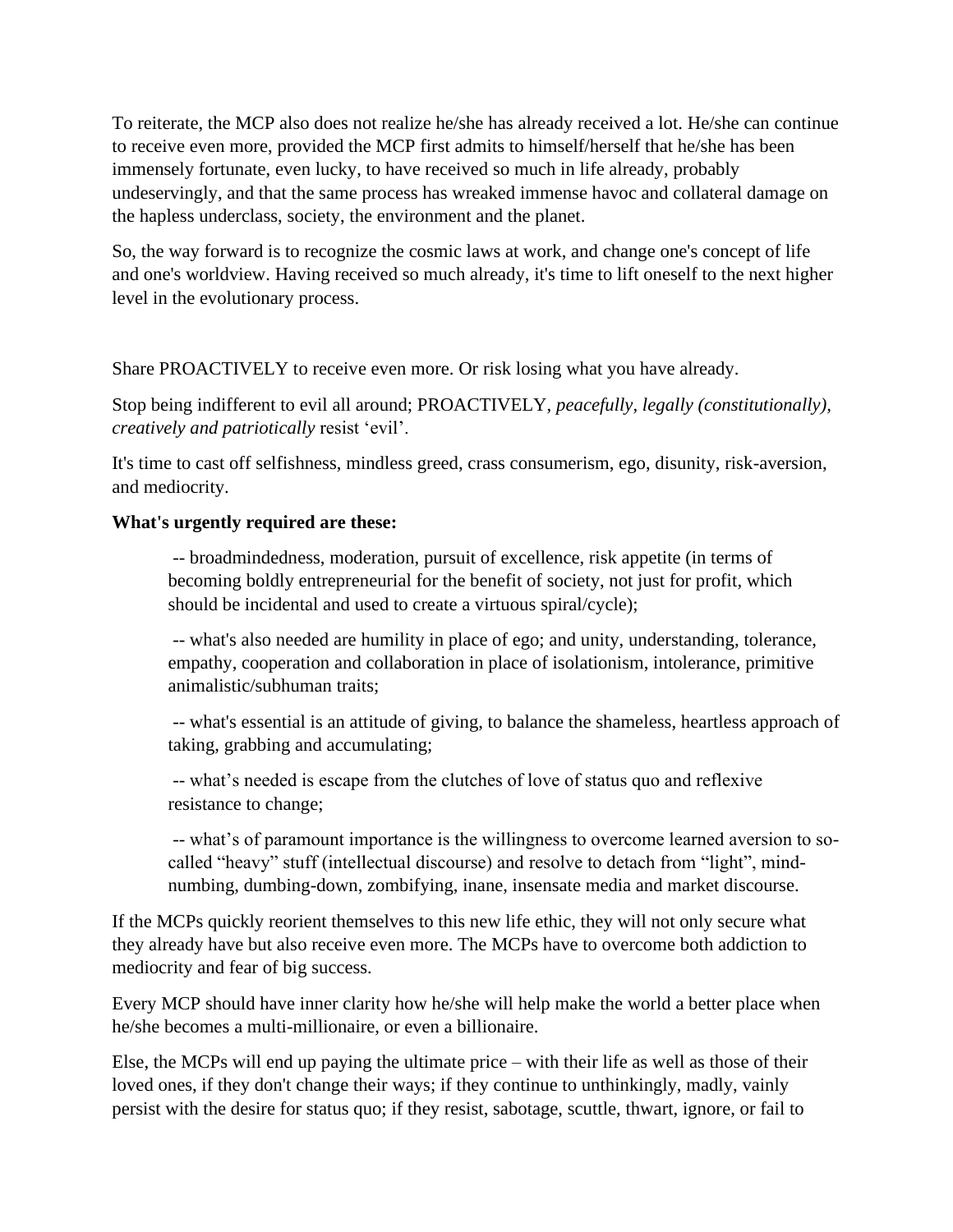proactively initiate efforts for positive change; or if they fail to support, cooperate and collaborate wholeheartedly with change-makers.

#### **HERE'S THE FINAL DEAL:**

For bad or for worse, we find ourselves at the fag end (or the last chapter) of a very long story, whose beginnings go back a very long time, to the very start of modern society several millennia ago, when the template of 'many-for-few' was laid.

The underlying template has survived for ages, remained the same, while actors, their disguises, their acts, the scenes and settings, kept on changing, finally bringing us to this current, ongoing last act/scene of the sordid, unsustainable, planet-ravaging, species-destroying drama.

Simply put, given the size of the human population now, status quo (or no change) would confirm the mathematical certainty that the middle-class Titanic will inevitably, unstoppably sink. Which is why, the evil elites are doubling down PROACTIVELY on their time-tested script – they want the status quo; they will brook no change; they want the underlying template untouched; they want the non-elites to shoot themselves in the foot, dig their own graves and perish, this time for good, so that there is no need for old wine in new bottle anymore, because both the old wine and the new bottle are not only no longer necessary (the non-elites are totally defenceless) but unsustainable, dangerous (given the precarious state of the planet). The elites already have a vision for a post-middle-class, postunderclass world.

If you, the Middle-Class Person, decide to stick to the same script as well, and swear by status quo (no change), then realize you will forfeit any moral right to complain ever again. Do not ever complain against corrupt politicians, crime in society, haphazard development, poor infrastructure, lack of this or that. Just shut the **EFF** up and lump it from now on. Just as you exploit the underclass, you and your family will be exploited by the elites of the coming totalitarian, authoritarian regimes of dystopian societies; and you will all be exterminated in your own lifetime, SOONER THAN LATER.

## **Dear MCP:**

Here's the deal. The choice before you from 2021 onward is this:

## EITHER

More vanity, selfishness, self-centredness, greed, ignorance, insecurity, fear, cowardice, status quo, hardship, rat race on a treadmill, destruction, death, extinction

## OR

We are all vicitims of a massive systemic, systematic, subtle, and sophisticated scam. If we don't change the status quo NOW urgently ... if we don't embrace BIG CHANGE proactively and wholeheartedly ... our very survival will be at stake. Our survival depends on change, renewal, continued growth, pursuit of excellence, bigger responsbilities (of community), which will produce bigger success, a life of moderation (in terms of sense gratifications and sensual enjoyments like comforts